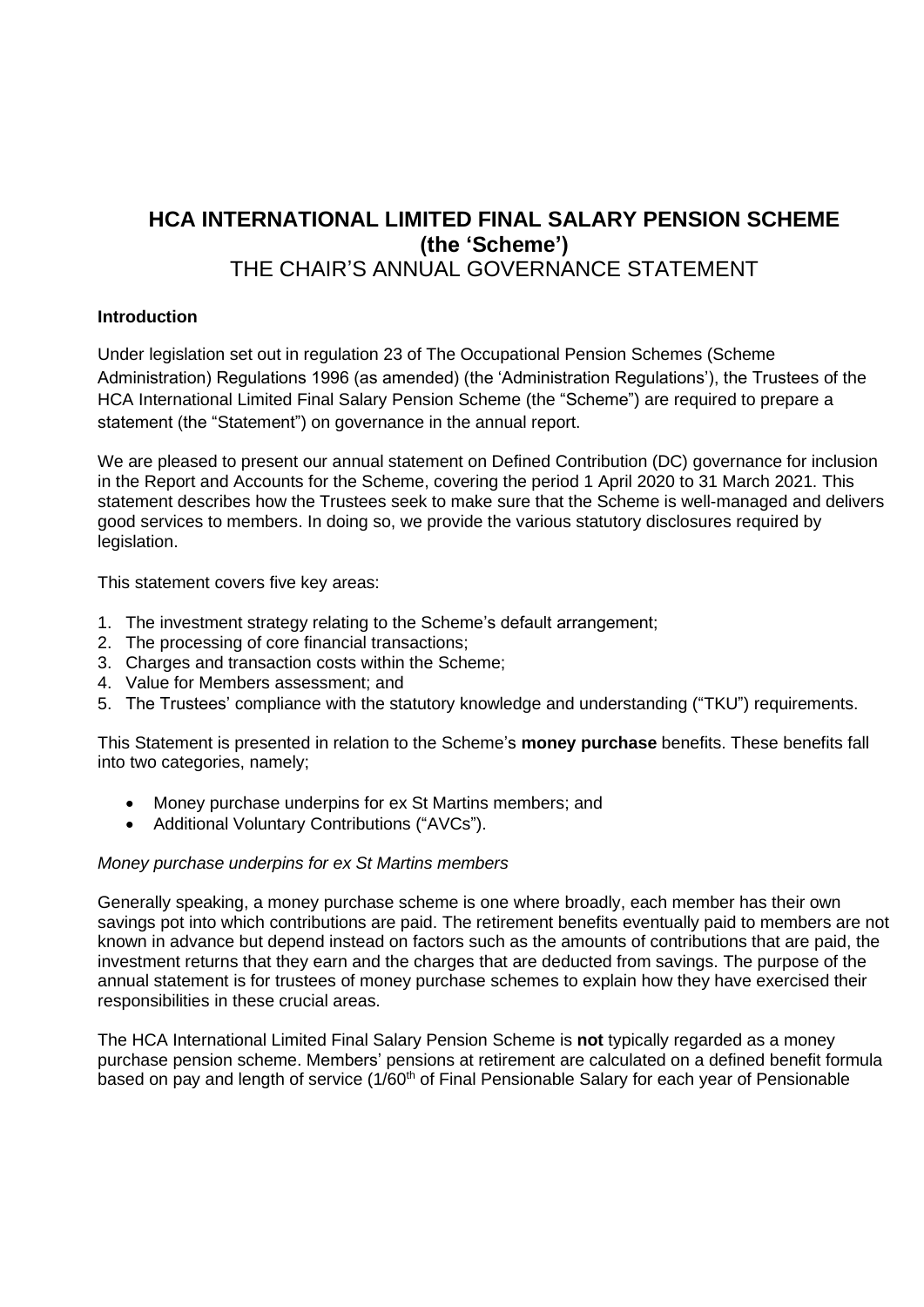Service), irrespective of investment returns or fund charges. However, these defined benefits for former members of the St Martin's Healthcare Limited Retirement Benefits Scheme have a money purchase underpin attaching to them. This means that when the Scheme was open to accrual, a contribution was notionally invested for each member in certain pay periods. When a member retires or transfers out, pension rights calculated on the defined benefit formula described above are compared against the benefits that could be provided from the value of the money purchase underpin determined from the notional contributions. If the latter benefits are greater, the member's benefits will be topped up accordingly.

The Scheme Actuary has carried out analysis which confirms that the money purchase underpins have not exerted any influence on members' outcomes in retirement during the 12-month period to 31 March 2021 and based on current market conditions are unlikely to do so in the future. This is because the level of the notional contributions are very low compared to the relatively high cost of the pension calculated on the Final Salary formula for the Scheme. Therefore, the Trustees believe that the requirements referred to above **do not** apply to the money purchase underpin for the purpose of the year ending 31 March 2021 Statement and the remainder of this Statement applies to the AVC) policies.

#### **Default investment arrangement**

The Trustees do not operate default investment arrangements within the meaning of Pensions Act 2008 in relation to the AVC policies. For this reason the Trustees believe that the disclosures required in the Regulations with regard to default investment arrangements are not applicable to this Statement. For the same reason, the Trustees' Statement of Investment Principles does not contain wording relating to default investment arrangements.

#### **Requirements for processing core financial transactions**

As required by the Administration Regulations, the Trustees must ensure that "core financial transactions" are processed promptly and accurately. Core financial transactions are (broadly):

- Investment of contributions made to the Scheme by members and their employer(s);
- Transfers into and out of the Scheme of assets relating to members;
- Switches of members' investments between different funds within the Scheme; and
- Payments from the Scheme to or in respect of members (e.g. payment of death benefits).

The Scheme is closed to future accrual and therefore no further contributions are notionally allocated to members' money purchase underpins or AVCs. No timescales are therefore required in relation to contribution payments. Also, as money purchase underpins are purely notional in nature, members do not direct how they are invested, so investment switching in relation to money purchase underpins does not arise in practice.

The Scheme administrators, Mercer Limited ("Mercer"), record all member transactions and benefit processing activities in a work flow management system which assigns the relevant timescale to the task. They typically disclose quarterly, to the Trustees, their performance against these agreed timescales. These disclosures are considered by the Trustees at their meetings.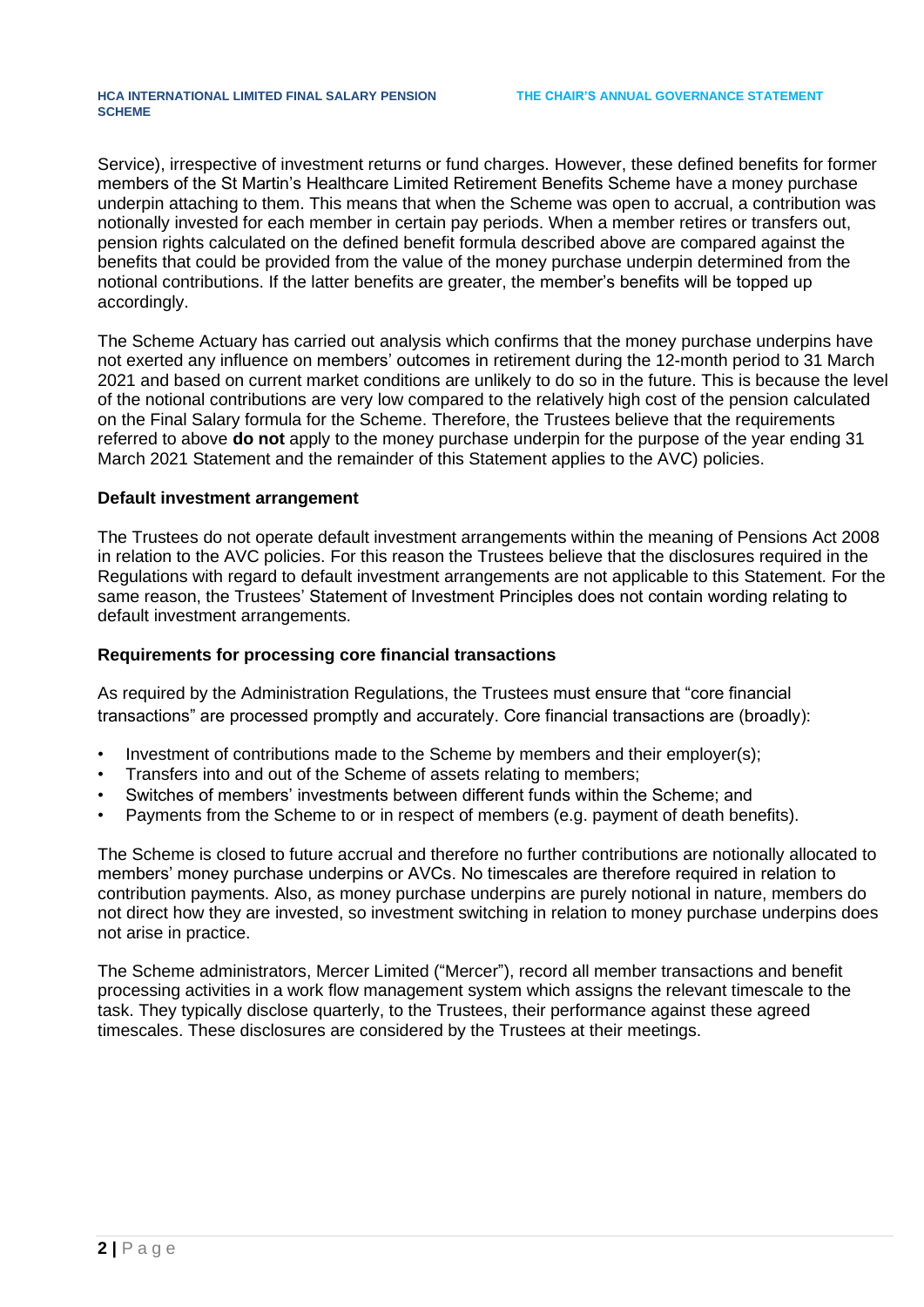The Trustees set minimum timescales with its administrators for all services, including core financial functions. The Service Level Agreement ("SLA") in place with Mercer, and achievement during the period, covering core financial transactions are as follows.

| Transaction*             | ∣ Service Level <sup>∣</sup><br><b>Agreement</b> | Service Level Achievement % |  |  |
|--------------------------|--------------------------------------------------|-----------------------------|--|--|
| Death Benefit settlement | 2 days                                           | 60%                         |  |  |
| Transfer out             | 15 davs                                          | 79%                         |  |  |
| Retirement settlement    | 13 days                                          | 83%                         |  |  |

\*Transfers into the Scheme are not permitted.

Stewardship information is typically provided quarterly so that the Trustees can ensure the prompt and accurate processing of financial transactions, including core transactions such as the transfer of member assets out of the Scheme, and the payment of benefits. The overall performance attained during the reporting period was 74% of core events being processed within the agreed target dates. The Trustees receive further data on any events that breach the target timescale, including the amount of time it took to complete and why. Where agreed service levels have not been achieved, the Trustees have worked with the administrator to understand why this has happened and where improvements can be made. Over the period of this statement the Trustees are satisfied that the administrator controls to process transactions promptly and accurately functioned well during the year.

As a wider review of the Scheme administrator in general, the Trustees receive the Scheme administrator's annual assurance report on internal controls. The Trustees have noted the Independent Service Auditor's opinion that, in all material aspects, its controls were suitably designed and those tested operated effectively.

The Scheme's risk register details all of the risks to members and is monitored and reviewed on at least an annual basis.

The Trustees also monitor the accuracy of the Schemes' common data and in the last annual Scheme Return, confirmed a score of 77% as at December 2019.

The Trustees are pleased to confirm that in the last Scheme year there have been no material administration service issues that need to be reported here. The Trustees are confident that the processes and controls in place with the administrator are robust.

### **Charges and transaction costs**

As required by the Administration Regulations, the Trustees are required to report on the charges and transactions costs for the investments used in the Scheme and assess the extent to which the charges and costs represent good value for members.

The Scheme's assets include AVC policies with Aviva, Utmost Life and Pensions (Utmost), Prudential Assurance Company (Prudential) and Royal London.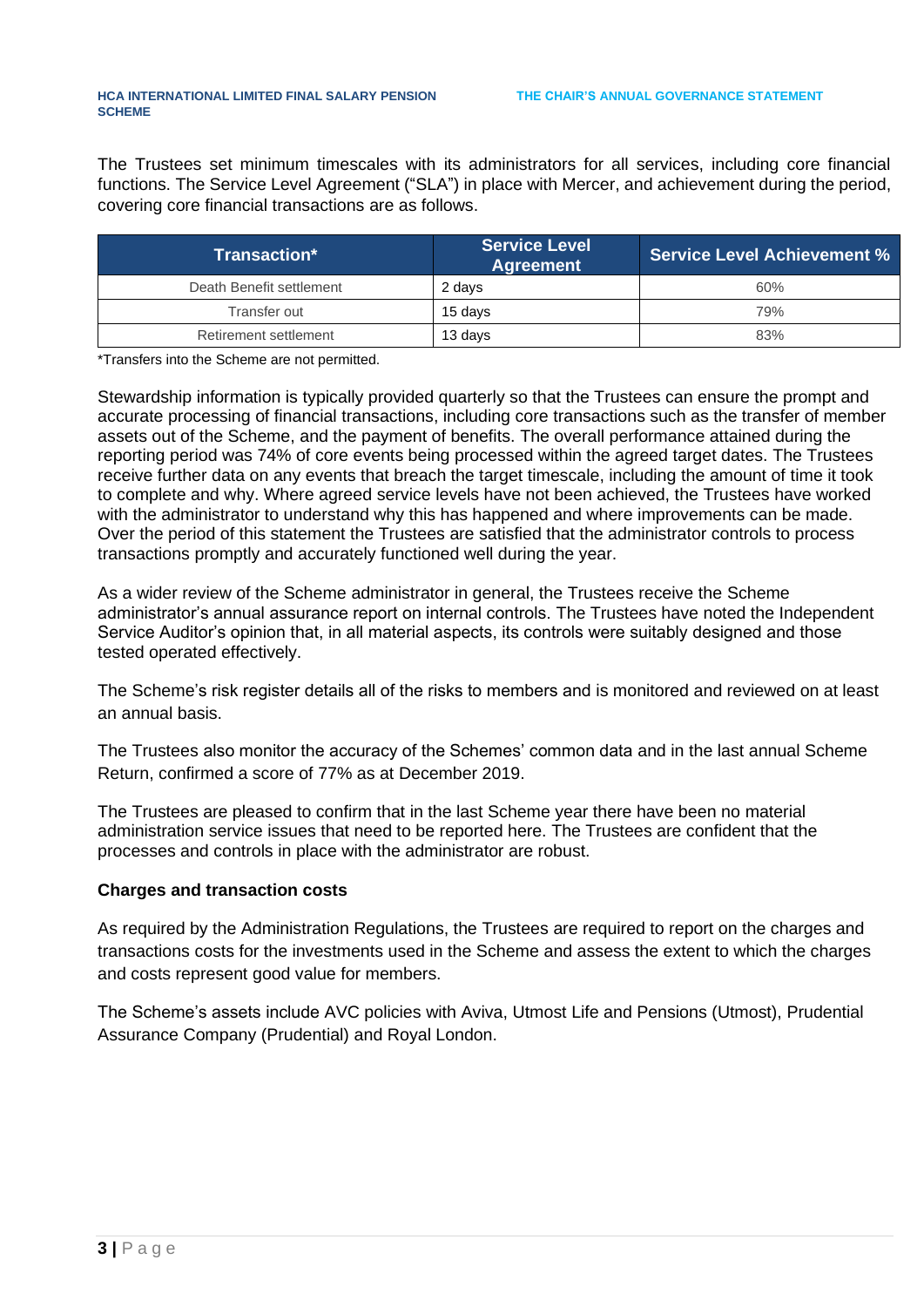#### **HCA INTERNATIONAL LIMITED FINAL SALARY PENSION SCHEME**

By their nature, the charging structure of With-Profits policies is not transparent. Further information on this has been provided below.

The Trustees have requested the total charges payable, quoted in the following table as TER (Total Expense Ratio), and transaction costs (TC) for the AVC policy investments from each of the AVC providers and have taken account of statutory guidance when producing this section.

The TER is a measure of the total costs associated with managing and operating an investment fund. These costs consist primarily of management fees and additional expenses, such as trading fees, legal fees, auditor fees, and other operational expenses. In the context of DC arrangements, transaction costs arise from the buying and selling of assets when members buy and sell units of funds or when managers trade within pooled funds. These costs of manager trading are borne by members. Transaction costs are those which members may incur when switching their investments between the investment funds that are available. Where there is a negative transaction cost, this indicates that transacting has resulted in a net revenue rather than a net cost for the fund.

| <b>Provider</b>     | <b>Fund Name</b>                                                        | TER(p.a.) | $TC$ (p.a.) |
|---------------------|-------------------------------------------------------------------------|-----------|-------------|
|                     | BlackRock (30:70) Currency Hedged Global<br><b>Equity Index Tracker</b> | 0.46%     | 0.1543%     |
|                     | BlackRock (60:40) Global Equity Index Tracker                           | 0.40%     | 0.0792%     |
| Aviva               | <b>BlackRock DC Diversified Growth</b>                                  | 1.01%     | 0.5233%     |
|                     | <b>BlackRock Sterling Liquidity</b>                                     | 0.40%     | 0.0120%     |
|                     | <b>BlackRock Over 15 Year Gilt Index Tracker</b>                        | 0.40%     | 0.0153%     |
|                     | <b>BlackRock Over 5 Year Index-Linked Gilt</b><br><b>Index Tracker</b>  | 0.40%     | 0.0732%     |
| <b>Utmost</b>       | <b>Money Market</b>                                                     | 0.50%     | 0.000083%   |
|                     | Managed                                                                 | 0.75%     | 0.127976%   |
|                     | <b>UK Equity</b>                                                        | 0.75%     | 0.540438%   |
| <b>Prudential</b>   | With Profits Cash accumulation                                          | $*1$      | 0.1025%     |
| <b>Royal London</b> | <b>Crest Secure Fund</b>                                                | 1.45%     | $*2$        |

The information received from each of the providers is set out below:

Sources:

- Aviva data as at 30 September 2020. TER defined by Aviva as Administration Cost.
- Utmost data as at 31 March 2021.
- \*1 Charges on With-Profits business depend on the performance of the With-Profits Fund and, in particular, the investment returns achieved and expenses incurred. The annual charge, further costs, and charges to cover the cost of the guarantees, are already taken into account when Prudential calculate the bonus rates for the With-Profits Fund.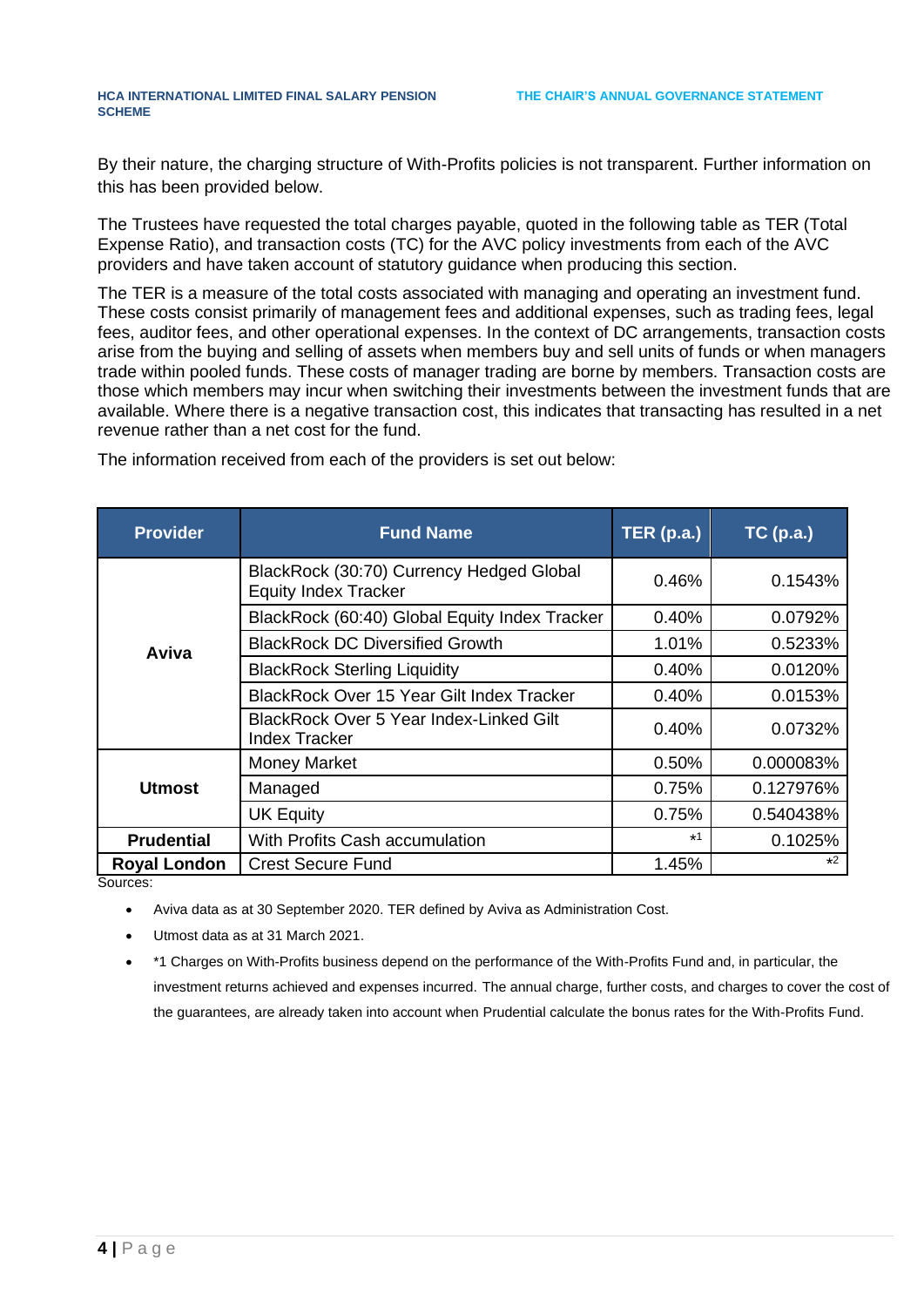The Trustees will continue to request for the exact cost of the fund on behalf of the membership. Prudential transaction cost data is an average percentage of up to the last 5 years to 31 March 2021.

• \*2 Royal London confirmed that as at 31 December 2020 the Crest Secure base charge (the Annual Management Charge) is 2.25%, which is reduced to 1.45% (due to the 0.8% enhancement) and this is an all-in charge and allowed for all costs (including transaction costs). The Trustees will continue to request for the exact split of the transaction costs and charges of the fund on behalf of the membership.

Using the charges and transaction cost data provided and in accordance with regulation 23(1)(ca) of the Administration Regulations, as inserted by the 2018 Regulations, the Trustee has prepared an illustration detailing the impact of the costs and charges typically paid by a member of the Scheme on their retirement savings pot. The statutory guidance provided has been considered when providing these examples.

The below illustration has taken into account the following elements:

- Savings pot size;
- Contributions:
- Real terms investment return gross of costs and charges;
- Adjustment for the effect of costs and charges; and
- Time.

The illustration includes all member costs, including the TER, transaction costs and inflation. It is important to note that the values shown are estimates and are not guaranteed. The term of investment has been based on the youngest member of the Scheme.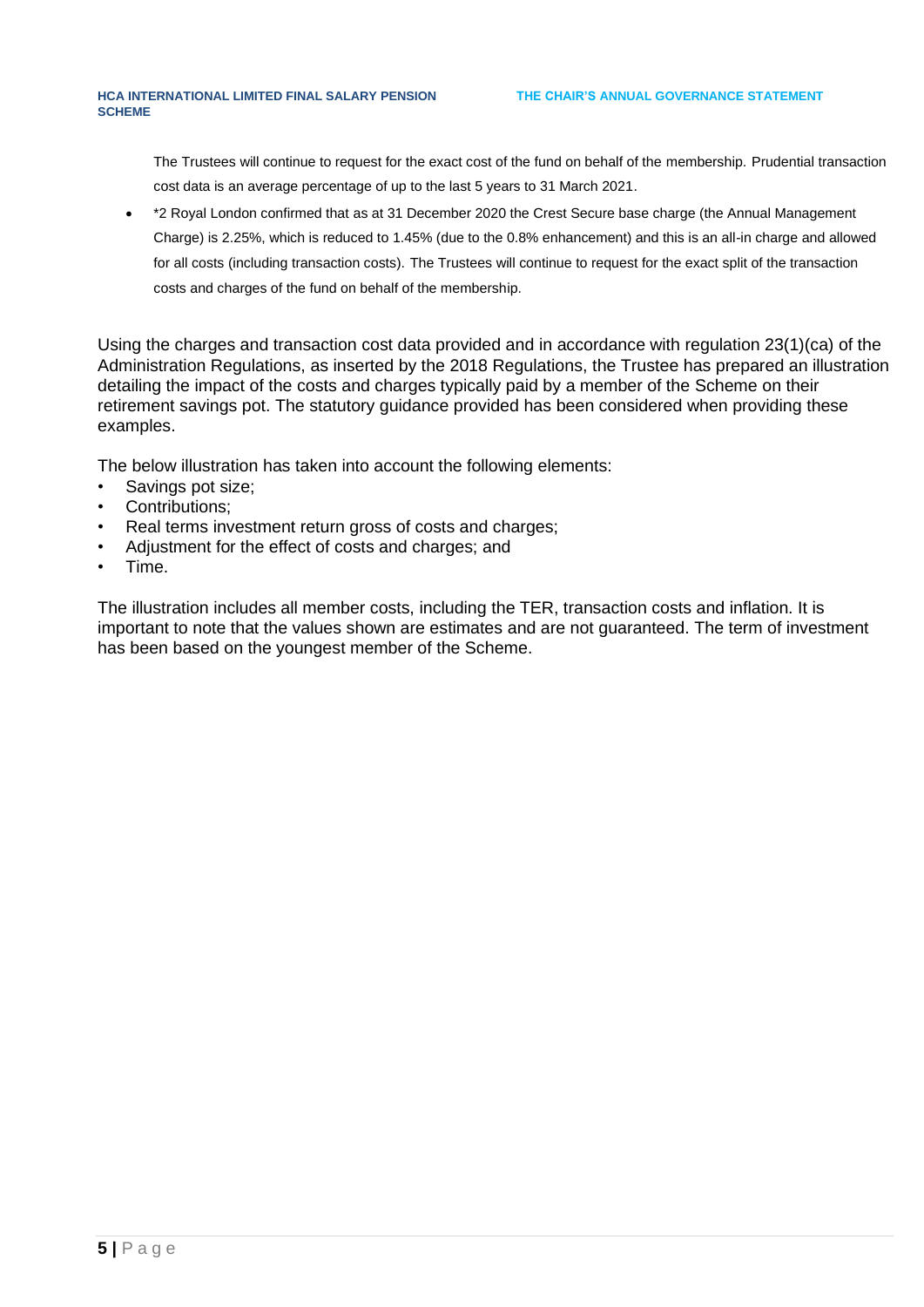| <b>Projected Pot Sizes in Today's Money</b> |    |                 |          |                    |          |                           |          |                   |                         |                 |          |
|---------------------------------------------|----|-----------------|----------|--------------------|----------|---------------------------|----------|-------------------|-------------------------|-----------------|----------|
|                                             |    |                 |          |                    |          |                           |          |                   |                         |                 |          |
|                                             |    |                 |          |                    |          |                           |          |                   | <b>Highest Expected</b> |                 |          |
|                                             |    | Most Popular:   |          |                    |          |                           |          | Return: BlackRock |                         |                 |          |
|                                             |    | Prudential With |          | Most Expensive:    |          | Least Expensive:          |          | (60:40) Global    |                         | Lowest Expected |          |
|                                             |    | Profits Cash    |          | Royal London Crest |          | <b>BlackRock Sterling</b> |          | Equity Index      |                         | Return: Utmost  |          |
|                                             |    | accumulation    |          | Secure Fund        |          | Liquidity                 |          | Tracker           |                         | Money Market    |          |
|                                             |    | Pot Size        | Pot Size | Pot Size           | Pot Size | Pot Size                  | Pot Size | Pot Size          | Pot Size                | Pot Size        | Pot Size |
|                                             |    | with no         | with     | with no            | with     | with no                   | with     | with no           | with                    | with no         | with     |
|                                             |    | Charges         | Charges  | Charges            | Charges  | Charges                   | Charges  | Charges           | Charges                 | Charges         | Charges  |
| Year End<br>Age                             |    | Incurred        | Incurred | Incurred           | Incurred | Incurred                  | Incurred | Incurred          | Incurred                | <b>Incurred</b> | Incurred |
| 0                                           | 54 | £12,500         | £12,500  | £12,500            | £12,500  | £12,500                   | £12,500  | £12,500           | £12,500                 | £12,500         | £12,500  |
| 1                                           | 55 | £12,924         | £12,911  | £12,452            | £12,271  | £12,283                   | £12,232  | £12,883           | £12,824                 | £12,281         | £12,220  |
| 2                                           | 56 | £13,363         | £13,336  | £12,403            | £12,046  | £12,069                   | £11,970  | £13,278           | £13,155                 | £12,066         | £11,946  |
| 3                                           | 57 | £13,817         | £13,775  | £12,355            | £11,826  | £11,859                   | £11,713  | £13,685           | £13,496                 | £11,855         | £11,678  |
| 4                                           | 58 | £14,286         | £14,228  | £12,307            | £11,609  | £11,653                   | £11,462  | £14,104           | £13,845                 | £11,648         | £11,416  |
| 5                                           | 59 | £14,772         | £14,696  | £12,260            | £11,396  | £11,451                   | £11,217  | £14,537           | £14,203                 | £11,444         | £11,161  |
| 6                                           | 60 | £15,273         | £15,180  | £12,212            | £11,187  | £11,251                   | £10,976  | £14,982           | £14,571                 | £11,244         | £10,910  |
| 7                                           | 61 | £15,792         | £15,679  | £12,165            | £10,983  | £11,056                   | £10,741  | £15,441           | £14,948                 | £11,047         | £10,666  |
| 8                                           | 62 | £16,328         | £16,195  | £12,118            | £10,781  | £10,864                   | f10,511  | £15,915           | £15,335                 | £10,854         | £10,427  |
| 9                                           | 63 | £16,883         | £16,728  | £12,071            | £10,584  | £10,675                   | £10,286  | £16,402           | £15,732                 | £10,664         | £10,193  |
| 10                                          | 64 | £17,456         | £17,278  | £12,024            | £10,390  | £10,489                   | £10,065  | £16,905           | £16,139                 | £10,477         | £9,965   |
| 11                                          | 65 | £18,049         | £17,846  | £11,977            | £10,200  | £10,307                   | £9,850   | £17,423           | £16,557                 | £10,294         | £9,741   |

#### Source: Mercer

**Notes**:

- 1. Projected pension pot values are shown in today's terms, and do not need to be reduced further for the effect of future inflation.
- 2. The starting pot size is assumed to be £12,500.
- 3. Term of investment is based on the youngest member, aged 54 with an expected retirement age of 65.
- 4. There is an assumption of no contributions being made by members.
- 5. Values are estimates and are not guaranteed.
- 6. The projected growth rate for the funds are as follows (real):
	- i. Most Popular by Members Prudential With Profits: 3.29%\*
	- ii. Most Expensive Fund Royal London Crest Secure Fund: -0.39%
	- iii. Least Expensive Fund BlackRock Sterling Liquidity: -1.75%
	- iv. Highest Expected Return BlackRock (60:40) Global Equity Index Tracker: 3.00%
	- v. Lowest Expected Return Utmost Money Market: -1.75%

\*Although the Prudential With Profits Fund has the highest expected return based on projected growth rate, it should be noted that the charges for this Fund have not been provided, and as such we have illustrated the highest expected return based on the complete data set available (including projected returns and total costs, including transaction costs).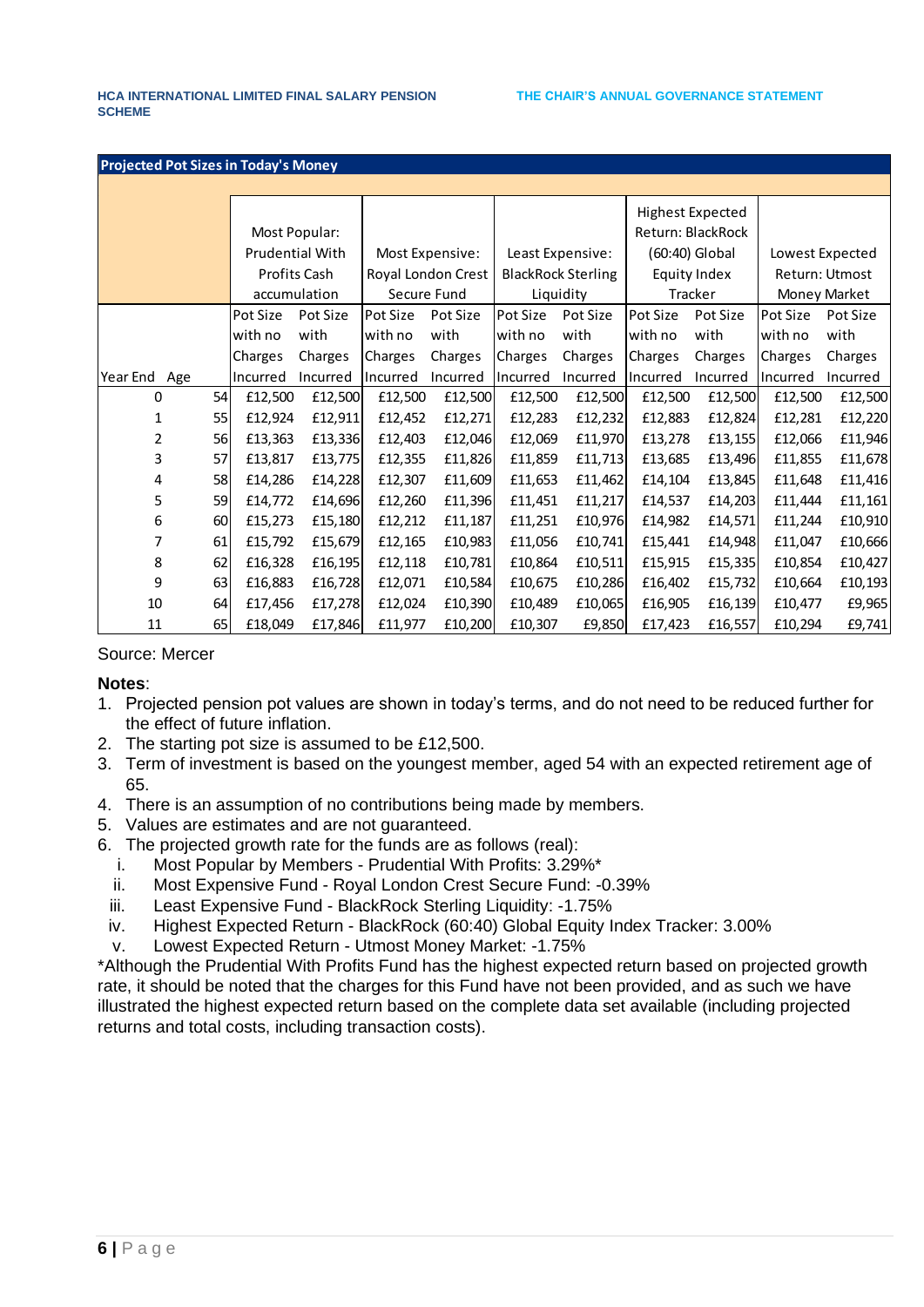7. The Transaction Costs relate to the average transaction costs incurred during the last two scheme years (as data for previous five years was not available at the time of producing this Statement). However, where it has been noted earlier in this Statement that the transaction cost has not been provided, we have assumed a neutral transaction cost of 0.0% per annum. Furthermore, where a transaction cost has been recorded as a negative, we have been prudent in our assumption and revised this within the illustration to reflect 0.0% per annum.

### **Value for members**

When assessing the charges and transaction costs which are payable by members, the Trustees are required to consider the extent to which these represent good value for members. There is no legal definition of "good value", so the process of determining good value is a subjective one. "Value" is not a straightforward concept to quantify and can be open to broad interpretation.

The Trustees review the AVC policies on a regular basis, with the last review delivered September 2021 . The outcome of the review noted the following:

- The relative performance of the unit linked funds has been mixed;
- Mercer recommends the inclusion of "lifestyling", at least for the Aviva investors and to also consider the range of investment options available;
- The Prudential With Profits Fund has generally been in the top two quartiles compared with other With Profits funds; and
- There may be a need to communicate with members to remind members of their investments.

## **Trustees' Knowledge and Understanding**

The Trustees include two senior employees of the Company, one of whom is a Member Nominated Trustee, plus an independent trustee, Punter Southall Governance Services ("PSGS"). PSGS is a leading independent pension trustee company, first formed in 1995 and part of the Punter Southall Group of companies. They act for many pension schemes, from the very small to the very large, including defined benefit (DB) and defined contribution (DC) pension schemes that are open or closed to new members, closed to future benefit accrual, winding up or merging. They work with both trust based pension schemes and contract based workplace pensions.

PSGS is represented by Ian Eggleden, a Client Director. Ian is a Fellow of the Pensions Management Institute and he has completed the Pensions Regulator's Trustee Toolkit and undertakes a minimum level of CPD each year for PMI. Ian is also a PMI accredited professional trustee in the UK.

Ian has spent his entire career in the pensions world having started as an actuarial student. He moved into consultancy and held senior positions with Mercer before leaving at the end of 2008. Ian was President of the Pensions Management Institute from 2001 to 2003 and has been a regular contributor to the pensions debate as a speaker or chair of industry conferences. He is also an adviser with TPAS, the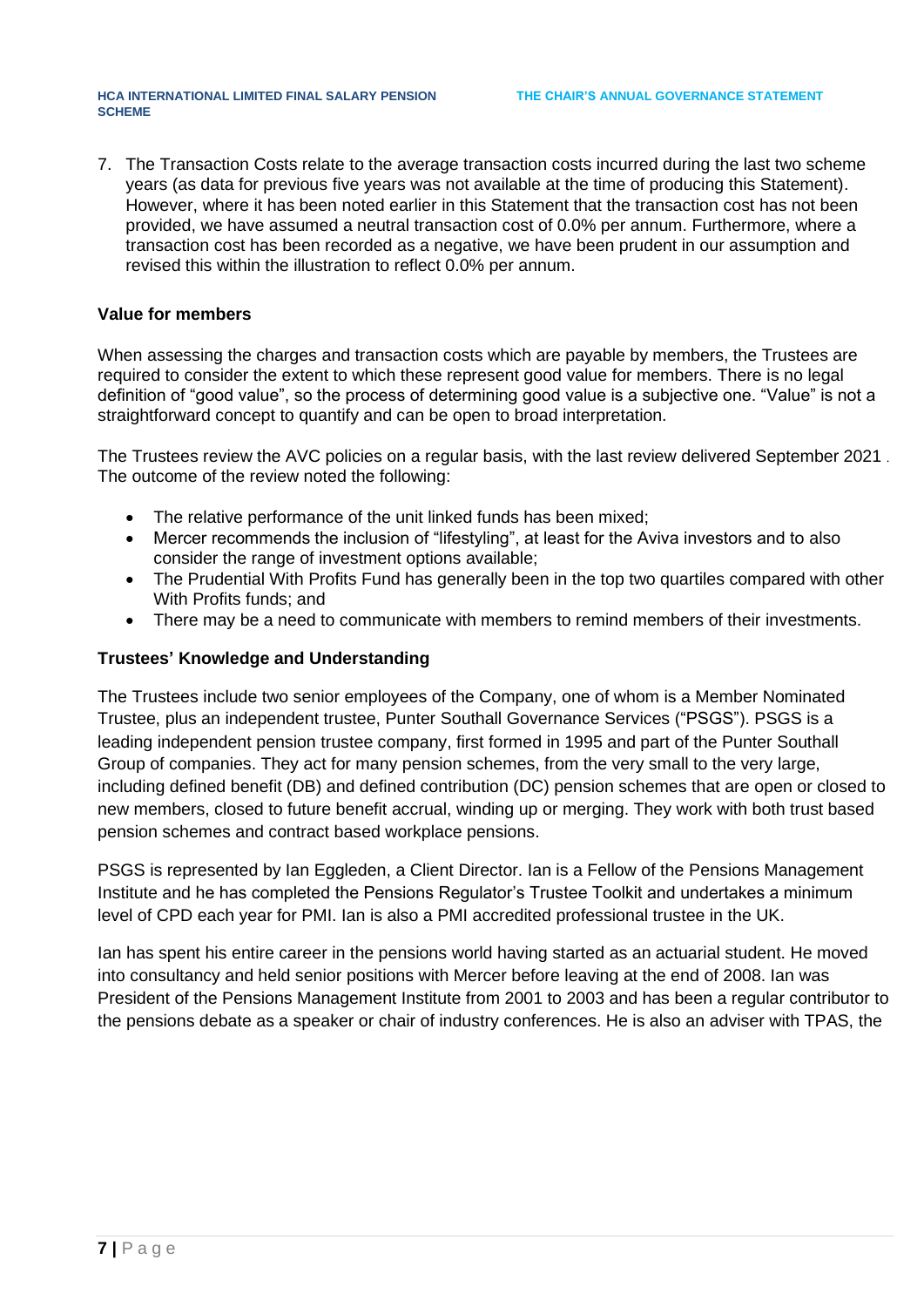Pensions Advisory Service, which now forms the Early Resolution Team in the Pensions Ombudsman's office.

PSGS requires that each of the Client Directors is professionally qualified and undertakes a minimum level of CPD each year, maintaining an adequate level of knowledge and understanding of the law relating to pensions and trust. PSGS has significant experience in the DC market.

In accordance with sections 247 and 248 of the Pensions Act 2004, the Trustees are required to maintain an appropriate level of knowledge and understanding that, together with professional advice available to them, enables them to properly exercise their functions and duties in relation to the Scheme.

The Trustees must also be conversant with the Scheme's own documentation. These are described in legislation as the trust deed and rules and statement of investment principles. The Trustees must also be conversant with any other document recording current policy relating to the administration of the Scheme generally. The Pensions Regulator interprets 'conversant' as having a working knowledge of those documents such that the Trustees are able to use them effectively when they are required to do so in the course of carrying out their duties.

The Trustees are required to disclose how these duties have been fulfilled and how their combined knowledge and understanding, together with the advice that is available to them, enables them to properly exercise their duties and responsibilities.

| <b>Requirement</b>                                                                                                                              | How met                                                                                                                                                                                                                                                                                                                                                                                                                                                                                                                                                                                                                                                                                                                                        |
|-------------------------------------------------------------------------------------------------------------------------------------------------|------------------------------------------------------------------------------------------------------------------------------------------------------------------------------------------------------------------------------------------------------------------------------------------------------------------------------------------------------------------------------------------------------------------------------------------------------------------------------------------------------------------------------------------------------------------------------------------------------------------------------------------------------------------------------------------------------------------------------------------------|
| Trustees must describe how,<br>through the scheme year the<br>trustees have demonstrated a<br>working knowledge of the trust<br>deed and rules. | The Trustees are conversant with, and have demonstrated a<br>working knowledge of, the Trust Deed and Rules during the<br>Scheme year by providing decisions in line with the Rules. At<br>each Trustee meeting, the Trustees maintain a "discretions"<br>log" to document any discretionary decisions made throughout<br>the Scheme year. During the year the Trustees have assessed<br>a number of complex cases including ill health early<br>retirements, transfer cases and the exercise of discretion on<br>the payment of death benefits which have required the<br>Trustees to look closely at the Trust Deed & Rules, alongside<br>regulatory guidance and as required have sought specific<br>advice from the Scheme legal advisors. |
| Trustees must describe how,<br>through the scheme year the<br>trustees have demonstrated a<br>working knowledge of the<br>current SIP.          | During the year, the Trustees discussed the new requirements<br>pertaining to the creation of an Implementation Statement,<br>which refers to the Trustees policies as set out in their current<br>SIP.                                                                                                                                                                                                                                                                                                                                                                                                                                                                                                                                        |

The table below shows how these requirements have been met during the year.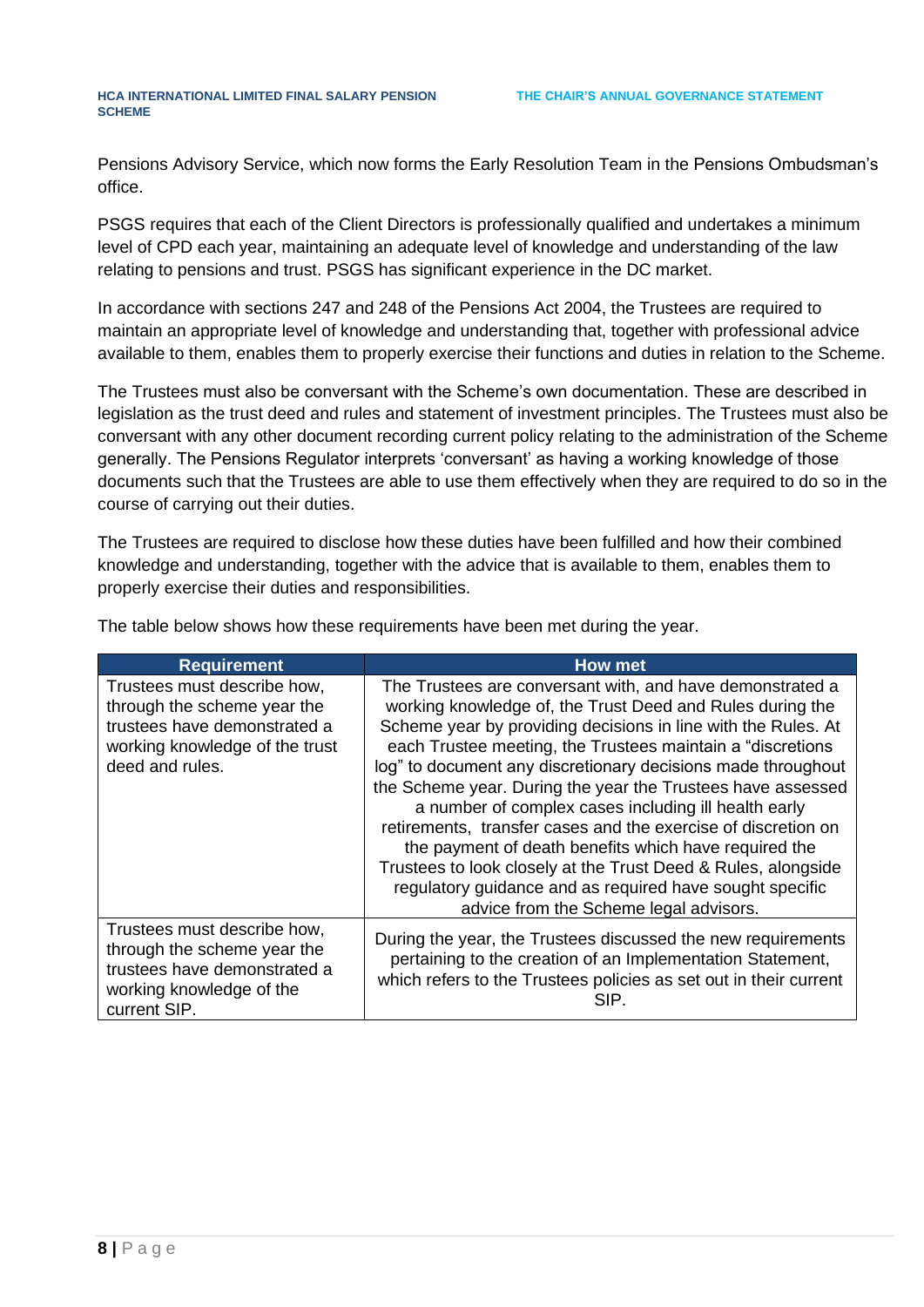| Trustees must describe how,<br>through the scheme year the<br>trustees have demonstrated a<br>working knowledge of all<br>documents setting out the<br>trustees' current policies.                                                                      | The Trustees have demonstrated a working knowledge of their<br>current policies through their maintenance of an annual<br>calendar. Key policies and documents are reviewed annually<br>and updated if appropriate.<br>During each Scheme year, the Trustees maintain a "Decision<br>Record", containing key minuted decisions made at Trustee                                                                                                                                                                                                                                                                                  |
|---------------------------------------------------------------------------------------------------------------------------------------------------------------------------------------------------------------------------------------------------------|---------------------------------------------------------------------------------------------------------------------------------------------------------------------------------------------------------------------------------------------------------------------------------------------------------------------------------------------------------------------------------------------------------------------------------------------------------------------------------------------------------------------------------------------------------------------------------------------------------------------------------|
|                                                                                                                                                                                                                                                         | meetings, to ensure an accurate record of the Trustees'<br>current policies.                                                                                                                                                                                                                                                                                                                                                                                                                                                                                                                                                    |
| Trustees must describe how,<br>through the scheme year the<br>trustees have demonstrated that<br>they have sufficient knowledge<br>and understanding of the law                                                                                         | The Trustees advisors, Mercer, attend each meeting and give<br>the Trustees an overview of market and legislative<br>developments, including the Trustees duties and requirements<br>for strong governance.                                                                                                                                                                                                                                                                                                                                                                                                                     |
| relating to pensions and trusts.                                                                                                                                                                                                                        | In addition, if there are any ambiguities over the interpretation<br>of the Rules or new legislation, legal advice is sought from the<br>Trustees' lawyers, Squire Patton Boggs.                                                                                                                                                                                                                                                                                                                                                                                                                                                |
|                                                                                                                                                                                                                                                         | During the Scheme Year, the two non-professional Trustees<br>attended formal trustee training aimed at developing<br>understanding to a more advanced level around trustees' key<br>governance responsibilities for Defined Benefit Schemes.                                                                                                                                                                                                                                                                                                                                                                                    |
| Trustees must describe how,<br>through the scheme year the<br>trustees have demonstrated that<br>they have sufficient knowledge<br>and understanding of the<br>relevant principles relating to the<br>funding and investment of<br>occupations schemes. | The Trustees, alongside their advisors have looked carefully at<br>investment strategy and the opportunity to reduce risk.<br>Reflecting back on a prior decision to reduce risk, which<br>ultimately has proved very successful, the Trustees have<br>discussed with the Company longer term strategy and<br>proposed a number of options for managing funding and<br>investment risk over time. The Trustees have implemented an<br>interest rate and inflation hedge through Liability Driven<br>Investments (LDI), and have been considering a Fiduciary<br>manager appointment based on recommendations from<br>advisers." |
|                                                                                                                                                                                                                                                         | The Trustees have also attended training in relation to a<br>number of topics; covering funding, investment, governance<br>and legal areas. Specific training included:<br>An assessment of risk and the importance of cashflow<br>with the opportunities of CDI (Cashflow Driven<br>Investment) at the 16 April 2020 meeting;<br>Mercer presented to the Trustees on the advantages of<br>Fiduciary Management and LDI at the 13 July 2020<br>meeting;<br>An updated SIP was signed in September 2020.                                                                                                                         |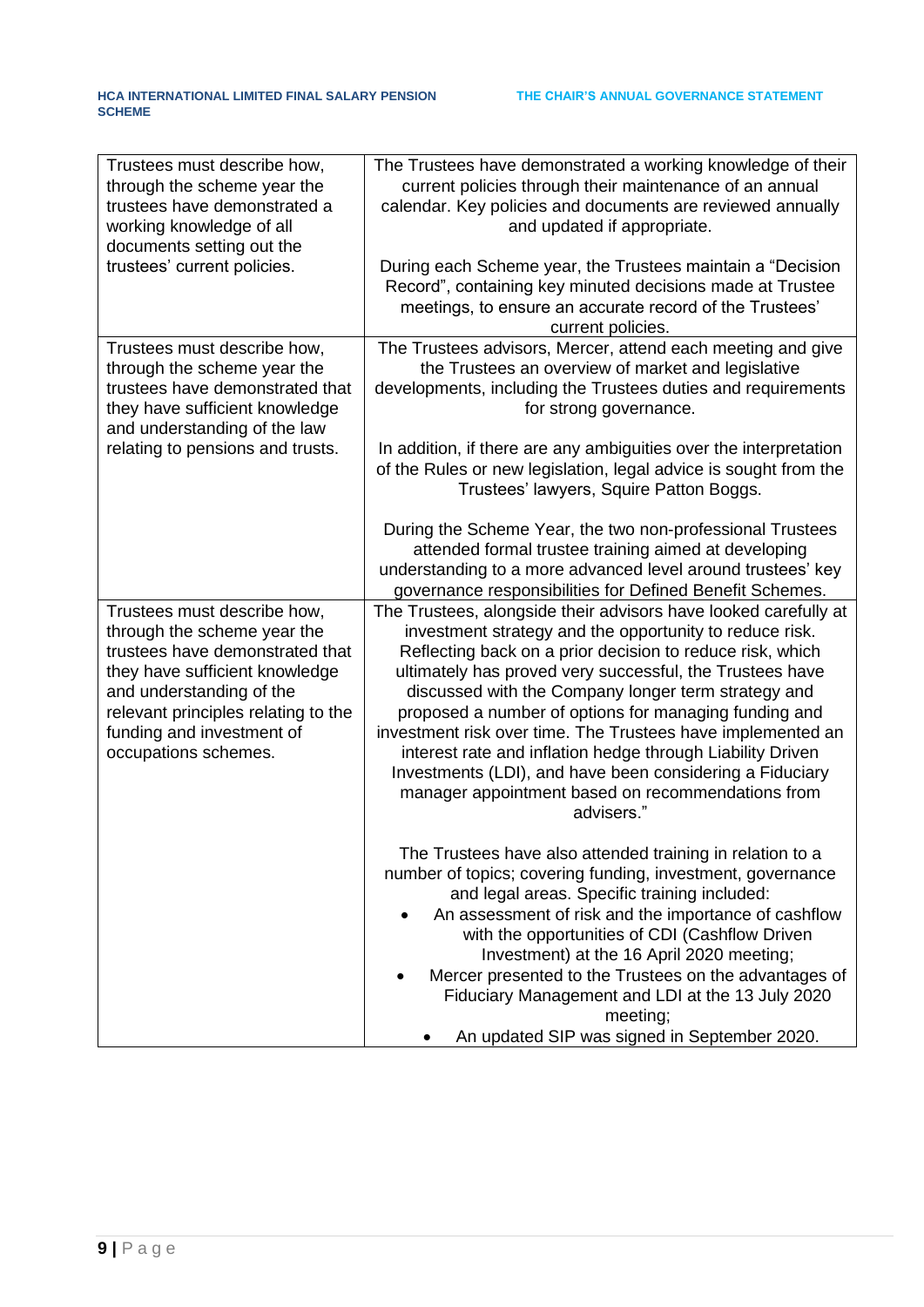|                                    | an update on LDI at the 17 November 2020 meeting<br>following which the interest and inflation hedges were |
|------------------------------------|------------------------------------------------------------------------------------------------------------|
|                                    | implemented;                                                                                               |
|                                    | A further risk assessment resulted in the trustees                                                         |
|                                    | deciding to terminate the BlackRock Property Fund                                                          |
|                                    | investment in favour of Multi Asset Credit; and                                                            |
|                                    | An update on GMP reconciliation and equalisation at                                                        |
|                                    | the 17 November 2020 Trustee meeting.                                                                      |
|                                    | As a result, they have sufficient knowledge and understanding                                              |
|                                    | of the relevant principles relating to the funding and investment                                          |
|                                    | of occupation schemes.                                                                                     |
| Trustees must describe how,        | The Trustees receive advice from professional advisers to                                                  |
| through the scheme year the        | support them in reviewing the performance of the Scheme and                                                |
| trustees have demonstrated that    | in governing the Scheme in line with the Trust Deed and                                                    |
| their combined knowledge and       | Rules, and the relevant skills and experience of those advisers                                            |
| understanding, together with       | is a key criterion when evaluating advisor performance or                                                  |
| available advice, enable them to   | selecting new advisers. The advice received by the Trustees                                                |
| properly exercise their functions. | along with their own experience allows them to properly                                                    |
|                                    | exercise their function as Trustees.                                                                       |

The Trustees have a robust training programme in place for newly appointed Trustees. Upon appointment, each Trustee is required to undertake an induction process. This includes a training session with relevant advisers, conflicts of interest training, as well as training on the Pensions Regulator's online training programme. Initial Scheme specific training sessions are held in advance of the Trustee directors' first formal Trustee's meeting, with the aim to have the Trustee toolkit completed within six months of appointment. At 31 March 2021, all Trustees had completed the Pension Regulator's online training programme.

The Trustees have broad skills covering a wide range of financial, legal, investment and human resources expertise. Ad-hoc training to support their knowledge requirements is provided by their professional advisers at each Trustee meeting. A summary of the Balance of Powers in the Trust Deed and Rules has been produced and is made available to the Trustees.

The Trustees undertake annual Trustee training assessments to identify potential training needs and receive appropriate Trustee training on all relevant issues, as well as assessing on an annual basis whether they continue to meet the "fit and proper" Trustee requirements.

During the year, the Trustees discussed their training needs at their meetings, having regard to the statutory requirements to have knowledge and understanding of pensions law and to be conversant with the Scheme's trust deed and rules, Statement of Investment Principles and other documents recording the Trustees' policies. The Trustees undertook a number of activities that involved giving detailed consideration to pensions law and conversance with the Scheme's governing documents, including the Statement of Investment Principles.